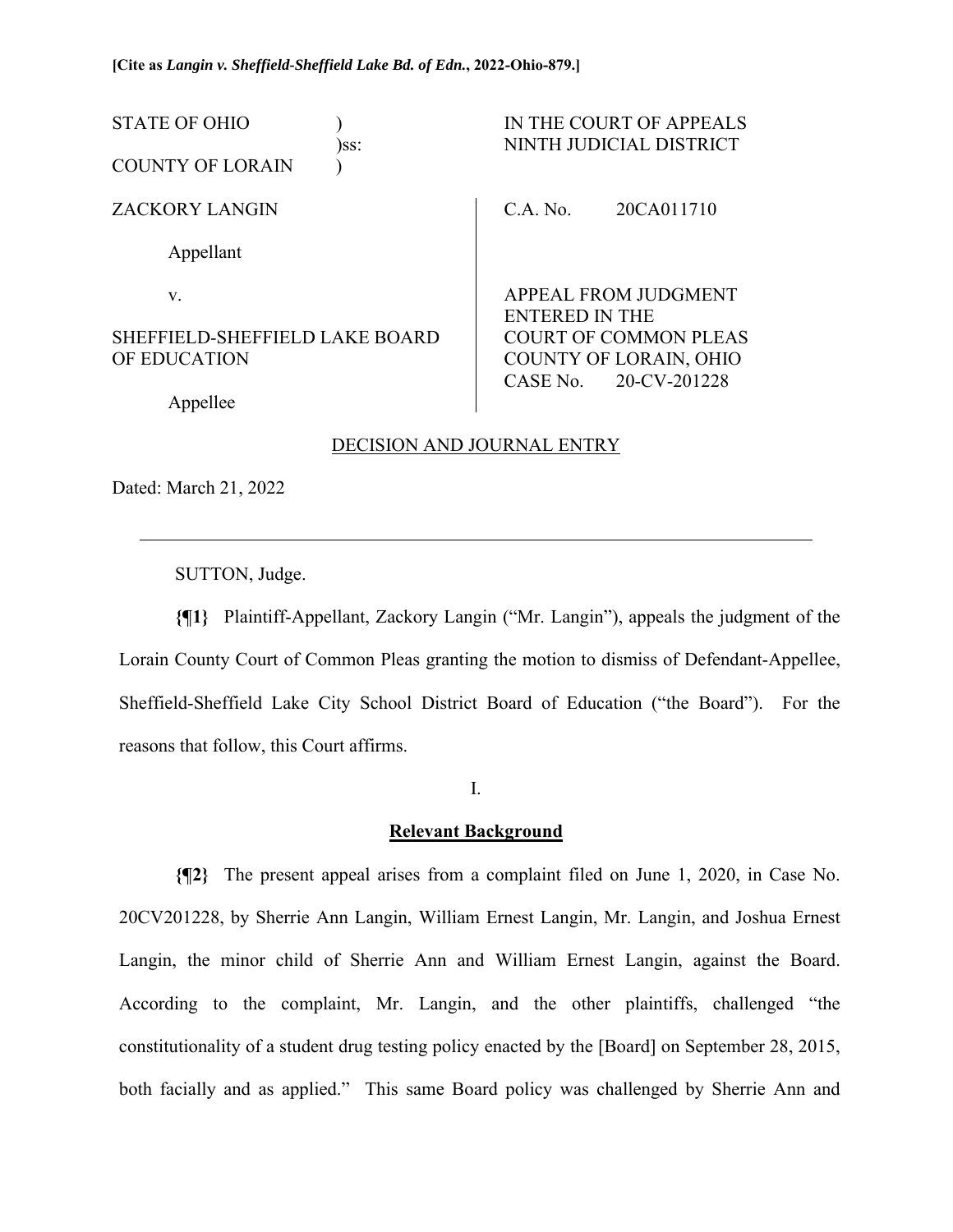William Ernest Langin, on behalf of Mr. Langin alone, in Case Nos. 16CV190139 and 17CV194118. The Langins voluntarily dismissed Case No. 16CV190139, and on January 7, 2020, the trial court dismissed Case No. 17CV194118, without prejudice, due to mootness. In the judgment entry dismissing Case No. 17CV194118, the trial court stated:

[D]ismissal of this case [] is appropriate given [the Langins'] proposed [s]econd [a]mended [c]omplaint ("SAC"). [The Langins] allege in the proposed SAC that [Mr. Langin] [] has now reached the age of 18 and is competent to bring the claims set forth [] in his own right. Moreover, [the Langins] allege that the newparty [p]laintiff, Joshua [Ernest] Langin, [] *is a twelfth grader at Brookside [] and that he is [] currently subject to [] [t]he [p]olicy*.

(Internal citations and quotations omitted.) (Emphasis added.) The Langins did not appeal the dismissal of Case No. 17CV194118.

**{¶3}** The June 1, 2020 complaint, in Case No. 20CV201228, sought an injunction against the Board as to the enforcement of the student drug testing policy and a declaration that the policy is unconstitutional on its face and as applied. Additionally, the complaint sought declaratory judgment that the student drug testing policy is in conflict with other board policies. Lastly, the complaint sought damages "in an amount sufficient to fully and fairly compensate [Mr. Langin and Joshua Ernest Langin] for their damages resulting from the alleged violations of their rights secured by the Ohio Constitution[,]" attorney fees, and litigation expenses.

**{¶4}** Importantly, the complaint indicated Mr. Langin graduated from Sheffield-Sheffield Lake City School District in 2019 and Joshua Ernest Langin graduated from Sheffield-Sheffield Lake City School District on May 23, 2020, prior to the filing of the complaint on June 1, 2020. Thus, at the time the Langins filed the new complaint, neither Mr. Langin, nor Joshua Ernest Langin, were subject to the requirements of the Board's student drug testing policy.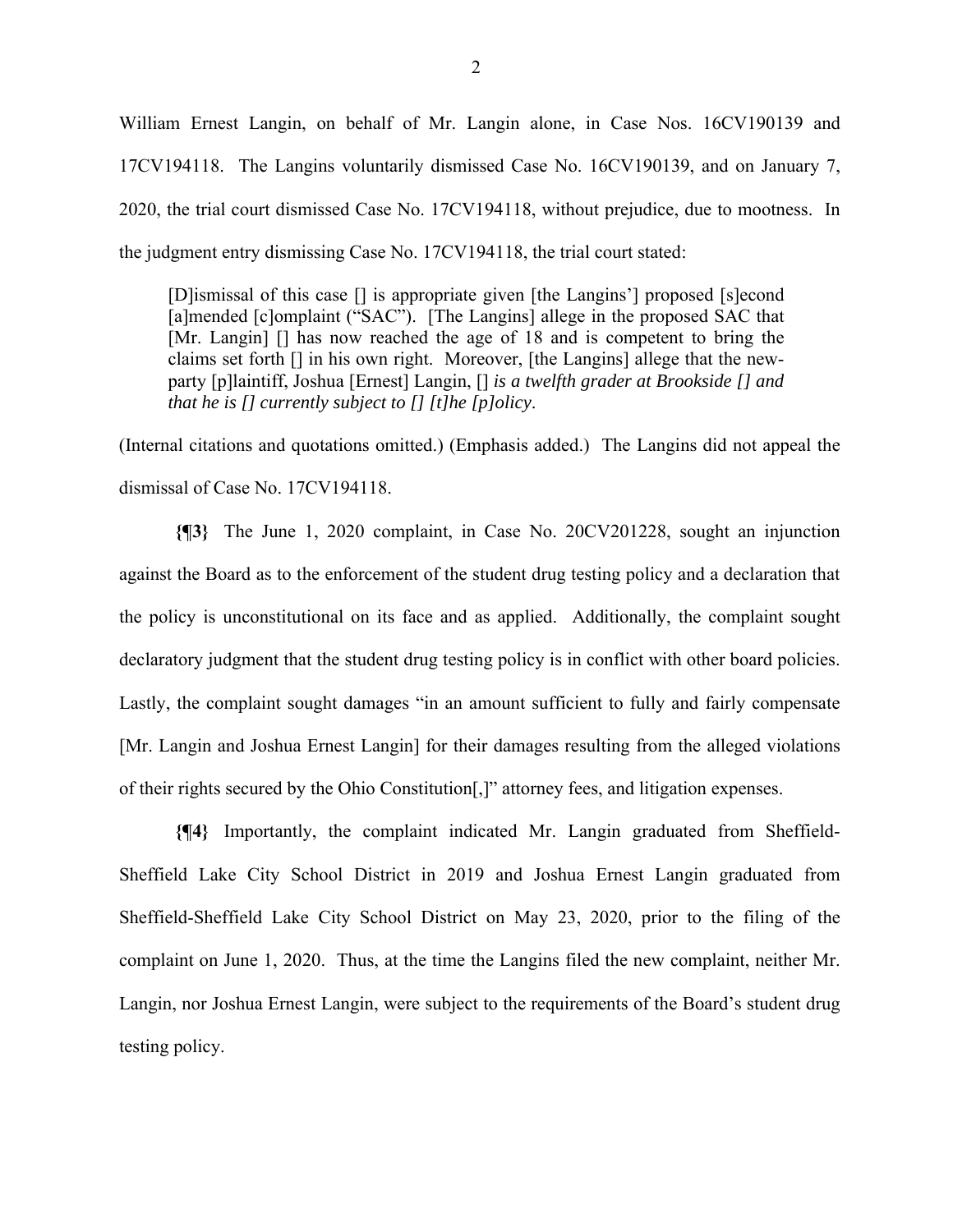### **The Motion to Dismiss**

**{¶5}** On August 27, 2020, the Board filed a motion to dismiss the complaint filed in Case No. 20CV201228, pursuant to Civ.R. 12(B)(1) and (6), based upon mootness, lack of justiciable controversy, qualified immunity, and no private cause of action for damages under Ohio's Constitution. The Board contended:

\* \* \*

The Langins had four years to raise constitutional challenges to the [Board's] policies. At this point, both boys have graduated. [] No live controversy remains for this [c]court to adjudicate, no mootness exceptions apply, and no relevant constitutional provision creates a private cause of action for the Langins' claims. Finally, the [Board] is entitled to immunity from the Langins' suit under Ohio's Political Subdivision Tort Liability Act.

\* \* \*

Further, in its reply in support of the motion to dismiss, the Board specifically addressed the

issue of *standing* as follows:

\* \* \*

The Langins filed this suit after [Mr. Langin] and Joshua [Ernest Langin] were no longer District students which alone deprives them of standing, regardless of any mootness considerations or exceptions. [The Langins] cannot establish standing absent a showing that they have suffered an injury: (1) fairly traceable to [the Board's] allegedly unlawful conduct; and *(2) likely to be redressed by the requested relief.* [*Deutsche Bank Natl. Tr. Co. v. Holden*, 147 Ohio St.3d 85, 2016-Ohio-4603, ¶ 20.] Mootness is simply the requirement that the standing which existed when litigation began, continued throughout the progress of the case. [] *Although some exceptions to the mootness doctrine exist, no exception can save a dispute which became moot before litigation commenced.* [*Renne v. Geary*, 501 U.S. 312, 320 (1991).] [The Langins] failed to invoke this court's jurisdiction before commencing litigation and *lack requisite standing* to file suit. The mootness exceptions claimed by [the Langins] are a red herring designed to mask their failure to timely commence suit.

\* \* \*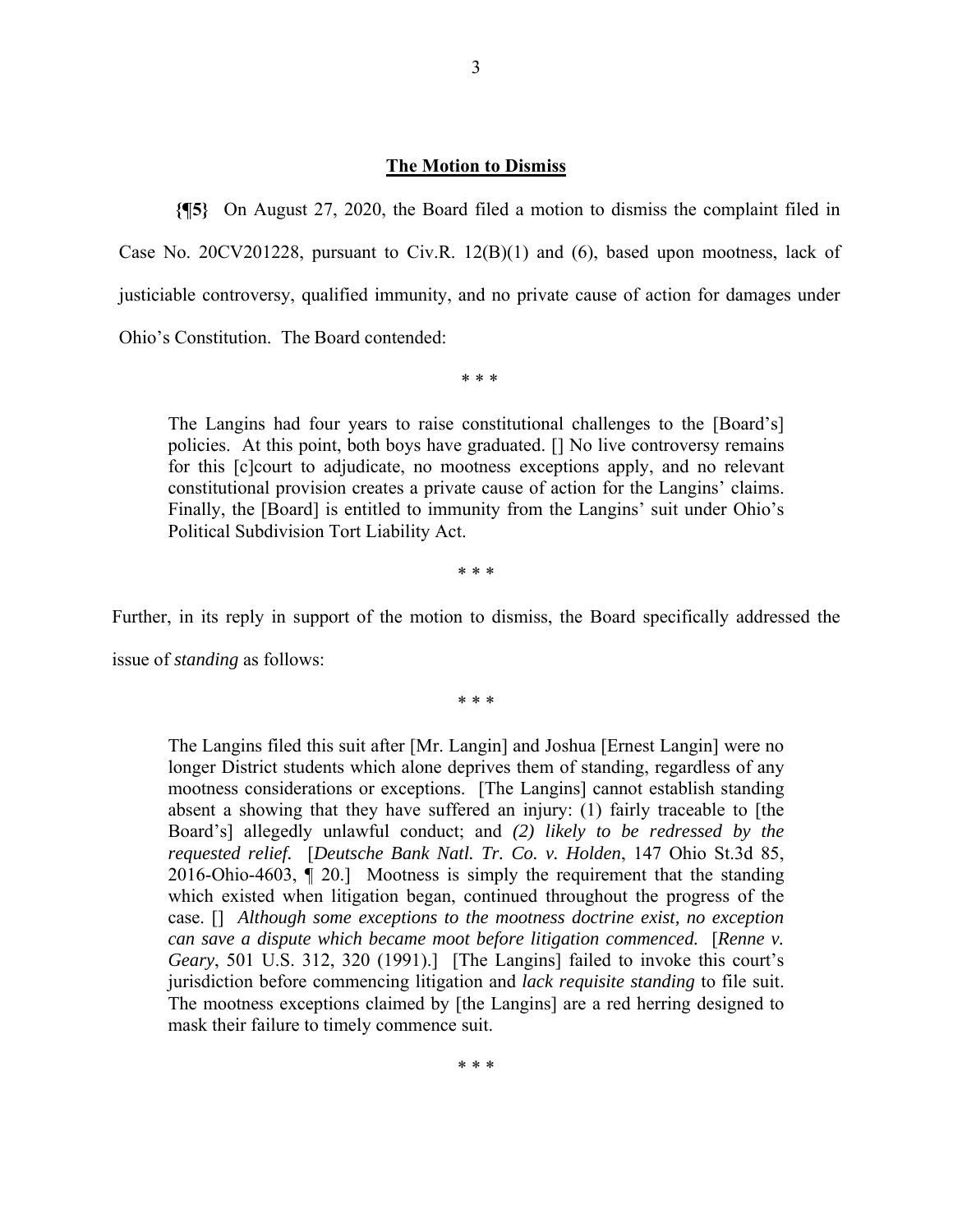(Emphasis added.)

### **Journal Entry Dismissing the Langins' Complaint**

**{¶6}** In dismissing the Langins' complaint, the trial court explained, in relevant part:

\* \* \*

Present in the instant case are the same basic issues that resulted in the involuntary dismissal of the 2017 case. There, in raising its concerns that [Mr. Langin] no longer attends the [Board's] high school and thus is no longer subject to the [p]olicy, the [c]ourt directed the parties to focus on the issue of justiciability. Justiciability and mootness continue to remain as issues, are closely intertwined but not identical.

\* \* \*

Here, the 2016 case, 16CV190139, was voluntarily dismissed by [the Langins] on November 21, 2017. The 2017 case, 17CV194118, was admittedly filed while [Mr. Langin] was a student; however, he graduated in 2019 before an involuntary dismissal of that case on January 7, 2020. Joshua [Ernest] Langin was not a party in the 2017 case. *Additionally, when the present case was refiled on June 1, 2020, adding Joshua [Ernest] Langin as a plaintiff, neither [Mr. Langin] nor Joshua [Ernest] Langin were students of the [Board's] Brookside High[] School.* 

\* \* \*

(Emphasis added.)

**{¶7}** Mr. Langin now appeals raising five assignments of error for our review. To aide

our analysis, we have combined certain assignments of error.<sup>1</sup>

II.

#### **ASSIGNMENT OF ERROR I**

# **THE TRIAL COURT ERRED IN GRANTING THE BOARD OF EDUCATION'S MOTION TO DISMISS ON THE GROUNDS THAT THE INSTANT MATTER WAS MOOT AND DID NOT MEET THE EXCEPTION TO THE MOOTNESS DOCTRINE THAT A CASE BE "CAPABLE OF REPETITION, YET EVADING REVIEW", WHICH**

<sup>&</sup>lt;sup>1</sup> We note that only Mr. Langin has appealed the trial court's November 25, 2020 Judgment Entry. Sherrie Ann and William Ernest Langin and Joshua Ernest Langin, Mr. Langin's brother, are not parties to this appeal.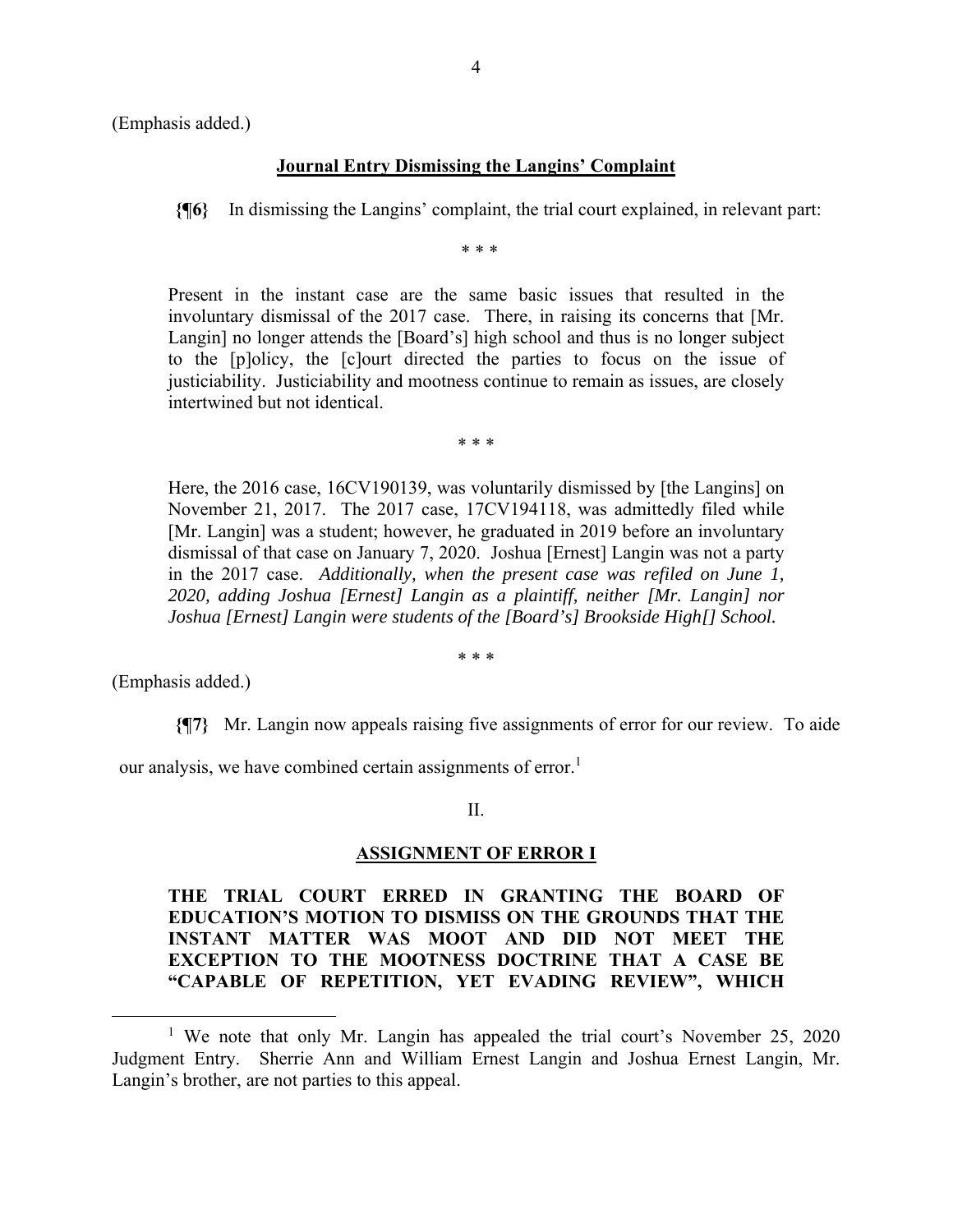# **RESULTED IN A VIOLATION OF MR. LANGIN'S RIGHTS UNDER ARTICLE I, SECTION 2 OF THE OHIO CONSTITUTION AND ARTICLE I, SECTION 14 OF THE OHIO CONSTITUTION.**

### **ASSIGNMENT OF ERROR II**

**THE TRIAL COURT ERRED IN GRANTING THE BOARD OF EDUCATION'S MOTION TO DISMISS ON THE GROUNDS THAT THE INSTANT MATTER WAS MOOT AND DID NOT MEET THE EXCEPTION TO THE MOOTNESS DOCTRINE THAT A CASE BE "OF PUBLIC OR GREAT GENERAL INTEREST", WHICH RESULTED IN A VIOLATION OF MR. LANGIN'S RIGHTS UNDER ARTICLE I, SECTION 2 OF THE OHIO CONSTITUION AND ARTICLE I, SECTION 14 OF THE OHIO CONSTITUTION.** 

**{¶8}** In his first and second assignments of error, Mr. Langin argues the trial court erred in dismissing his claims against the Board as moot. However, because Mr. Langin lacked standing to commence this action for injunctive and declaratory relief against the Board, we confine our analysis on these assignments of error to the issues of justiciability and standing.

**{¶9}** As aptly stated by the Supreme Court of the United States "[j]usticiability concerns not only the standing of litigants to assert particular claims, but also the appropriate timing of judicial intervention." *Renne* at 320. Thus, "if a plaintiff lacks standing at the time the action commences, the fact that the dispute is capable of repetition yet evading review will not entitle the [plaintiff] to a [] judicial forum." *Friends of the Earth, Inc. v. Laidlaw Environmental Services (TOC), Inc*., 528 U.S. 167, 191 (2000). "Standing doctrine functions to ensure, among other things, that the scarce resources of the [] courts are devoted to those disputes in which the parties have a concrete stake." *Id*.

**{¶10}** Indeed, "*standing to sue* is part of the common understanding of what it takes to make a *justiciable* case." (Emphasis added.) *Federal Home Loan Mortg. Corp. v. Schwartzwald*, 134 Ohio St.3d 13, 2012-Ohio-5017, ¶ 21, quoting *Steel Co. v. Citizens for a Better Environment*, 523 U.S. 83, 102 (1998). Standing has traditionally been referred to as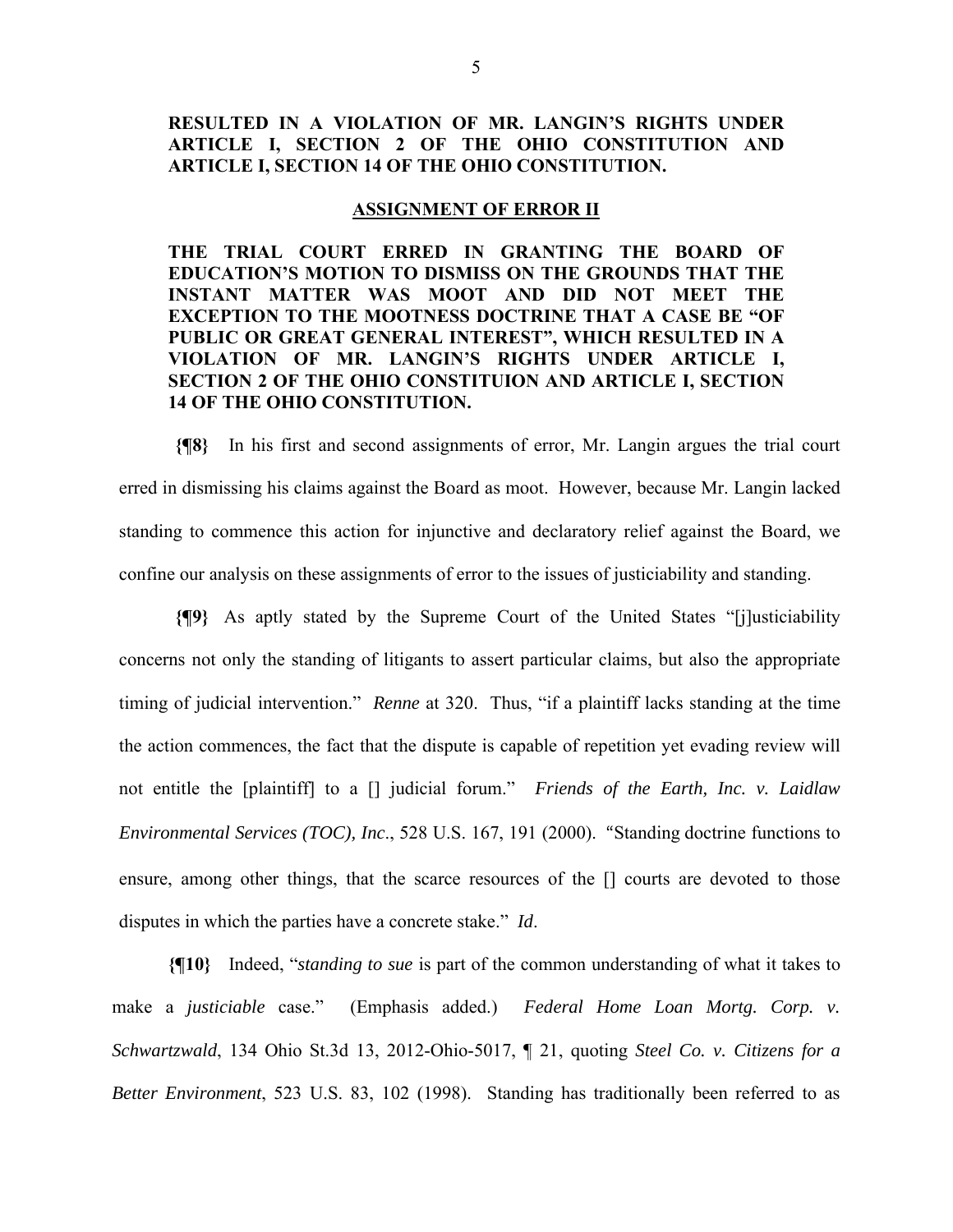"[w]hether a party has a sufficient stake in an otherwise justiciable controversy to obtain judicial resolution of that controversy[.]" *Id*., quoting *Cleveland v. Shaker Hts*., 30 Ohio St.3d 49, 51 (1987). As such, "[t]he issue of standing is a threshold test that, once met, permits a court to determine the merits of the questions presented." *Hicks v. Meadows,* 9th Dist. Summit No. 21245, 2003-Ohio-1473, ¶ 7. "Traditional standing principles require litigants to show, *at a minimum*, that they have suffered '(1) an injury that is (2) fairly traceable to the defendant's allegedly unlawful conduct, and (3) likely to be redressed by the requested relief.'" (Emphasis added.) *ProgressOhio.org, Inc. v. JobsOhio*, 139 Ohio St.3d 520, 2014-Ohio-2382, ¶ 7, quoting *Moore v. Middletown*, 133 Ohio St.3d 55, 2012-Ohio-3897, ¶ 22. Additionally, because standing presents this Court with a question of law, we review the matter de novo. *Zagrans v. Elek,* 9th Dist. Lorain No. 08CA009472, 2009-Ohio-2942, ¶ 7.

**{¶11}** Here, the record unequivocally reveals that, at the time the complaint in Case No. 20CV201228 was filed on June 1, 2020, Mr. Langin had graduated from high school and was no longer a student in the Sheffield-Sheffield Lake City School District.<sup>2</sup> Thus, Mr. Langin is no longer subject to the requirements of the student drug testing policy and can no longer suffer from any alleged adverse effects of the policy itself. Furthermore, a favorable outcome, in *this* matter, would not redress Mr. Langin's alleged injuries. Therefore, because Mr. Langin no longer has a sufficient stake to obtain judicial resolution of this controversy and lacks standing, the trial court did not err in dismissing the complaint for injunctive and declaratory relief. *See Federal Home Loan Mortg. Corp.* at ¶ 21.

**{¶12}** Accordingly, Mr. Langin's first and second assignments of error are overruled.

6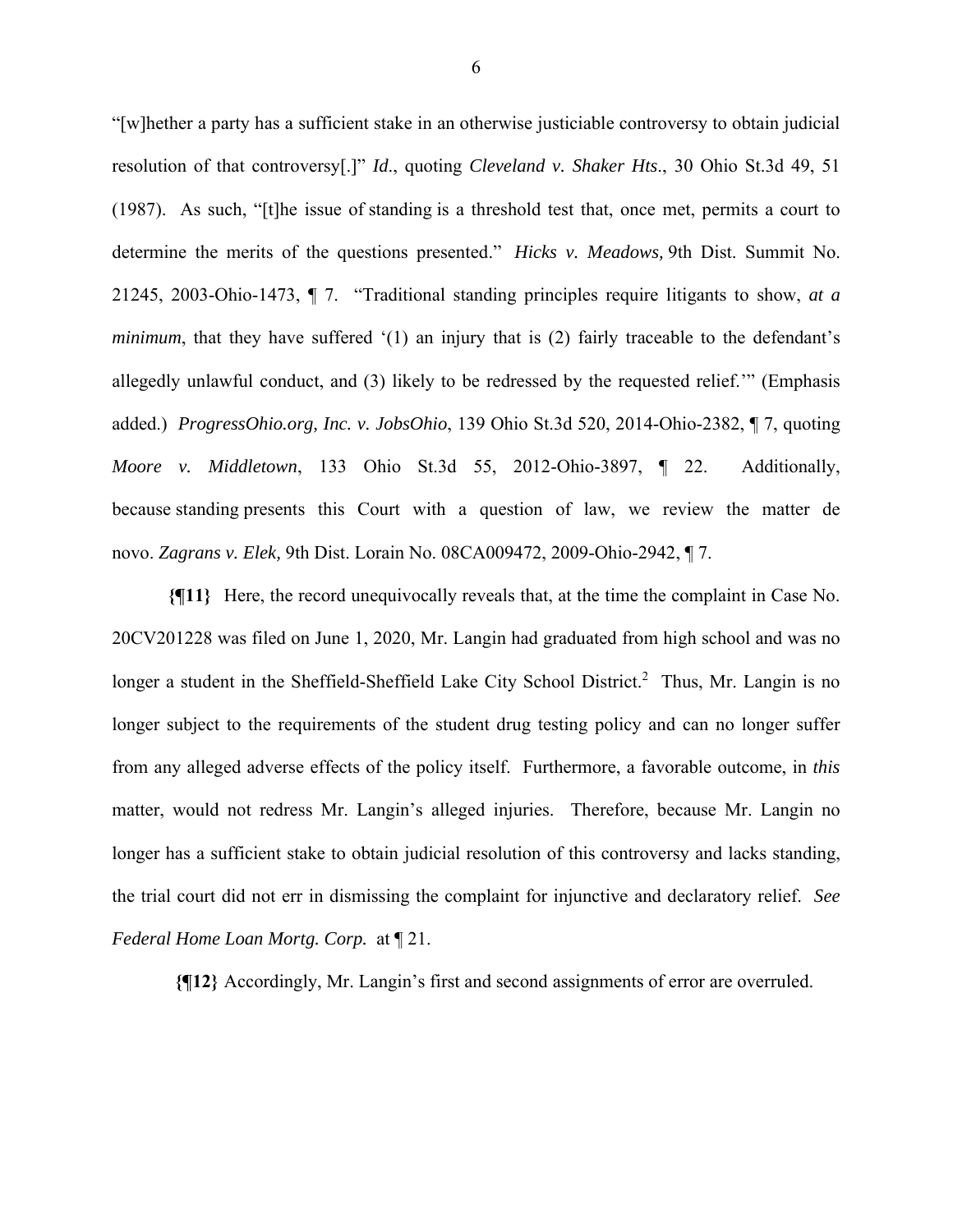#### **ASSIGNMENT OF ERROR III**

# **THE TRIAL COURT ERRED IN GRANTING THE BOARD OF EDUCATION'S MOTION TO DISMISS ON THE GROUNDS THAT MR. LANGIN FAILED TO STATE A CLAIM UPON WHICH RELIEF COULD BE GRANTED DUE TO THE BOARD OF EDUCATION BEING SUBJECT TO [R.C. 2744.02].**

**{¶13}** In his third assignment of error, Mr. Langin argues the trial court erred in granting the Board's Civ.R. 12(B)(6) motion. For the following reasons, we disagree.

**{¶14}** Mr. Langin, in his complaint, alleged a private right of action sounding in tort for damages solely resulting from the Board's adoption and enforcement of the student drug testing policy in alleged violation of his rights under Article I, Section 2 and Article 1, Section 14 of Ohio's Constitution. In so doing, Mr. Langin alleged "significant anticipated adverse long-term consequences" from non-participation in extracurricular activities. The Board moved to dismiss based upon immunity, pursuant to R.C. 2744.09, and because there is no private cause of action, under Ohio law, for a constitutional tort.

**{¶15}** The trial court granted the Board's motion to dismiss, stating, in relevant part:

\* \* \*

[P]ursuant to  $(A)(3)$  and/or  $(A)(5)$  of [R.C. 2744.03], [the Board] is immune from liability inasmuch as (i) the [p]olicy was within its duties and responsibilities and/or (ii) any alleged loss resulted from the proper exercise of the [Board's] judgment or discretion in determining how to use its personnel, facilities and other resources. Additionally, [Mr. Langin] has not alleged the [p]olicy was a result of malice, bad faith or wanton or reckless conduct.

Moreover, neither [Article I, Section 2 nor Article 1, Section 14 of Ohio's Constitution] create any private right of action. The Ohio Supreme Court stated in *Provens v. Stark Cty. Bd. of Mental Retardation & Dev. Disabilities*, 64 Ohio

<sup>&</sup>lt;sup>2</sup> Although he is not a party to this appeal, Joshua Ernest Langin had also graduated and was no longer a student in the Sheffield-Sheffield Lake City School District at the time the June 1, 2020 complaint was filed.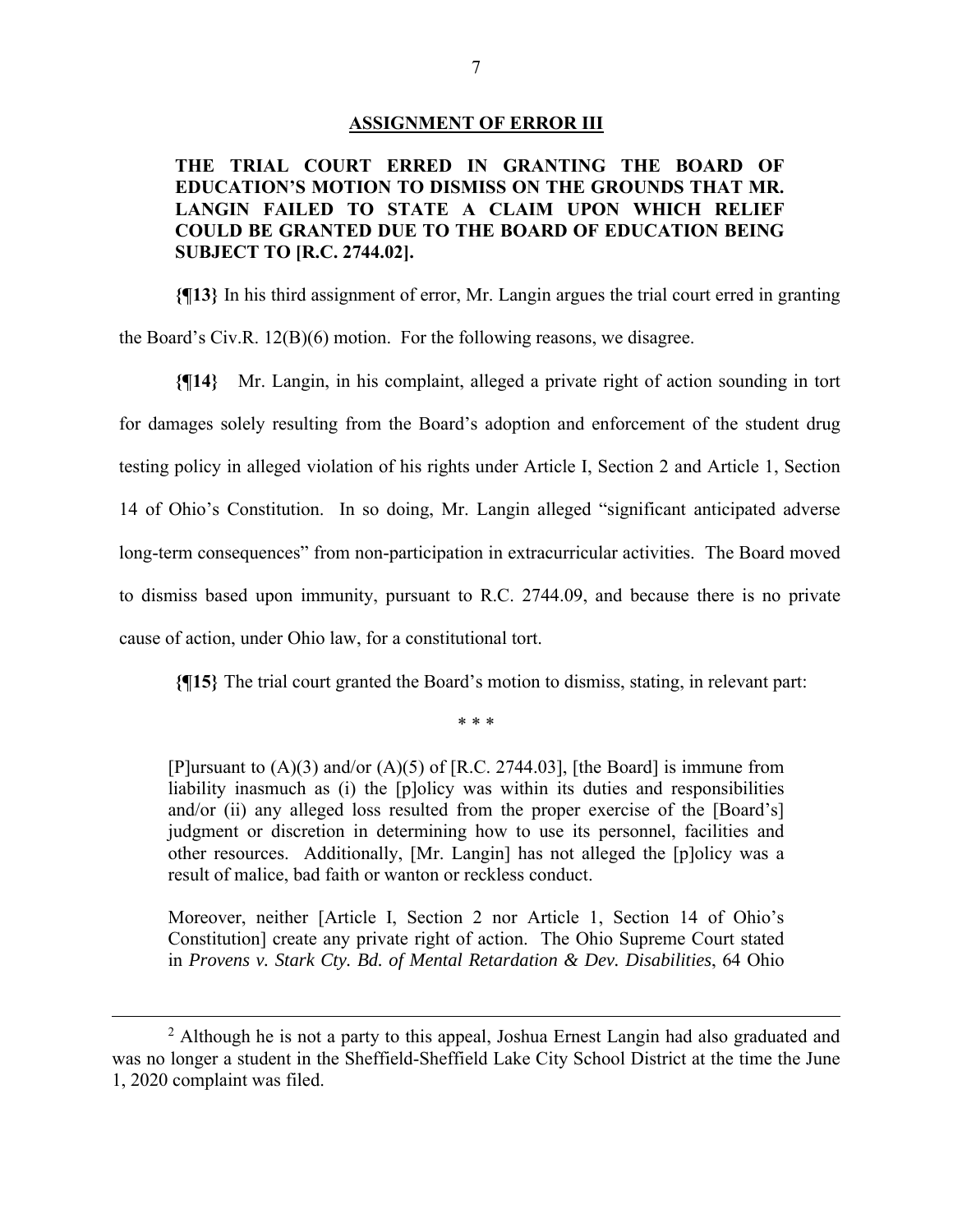St.3d 252, [] that the Ohio Constitution does not provide for a civil damage remedy.

\* \* \*

**{¶16}** Pursuant to a plain reading of R.C. 2744.09, the Ohio legislature did not include an exemption from Chapter 2744 immunity for a private cause of action, sounding in tort, for an alleged violation of a person's rights under the Ohio Constitution or Ohio statutes. Moreover, Mr. Langin does not point this Court to any Ohio law allowing for a private cause of action, sounding in tort, based upon damages resulting from an alleged violation of an individual's rights under Article I, Section 2 and Article 1, Section 14 of Ohio's Constitution. While Mr. Langin now argues the Board should not enjoy immunity because it can hire private counsel and due to certain contractual obligations, he raises these arguments for the first time on appeal. *See Republic Steel Corp. v. Bd. of Revision of Cuyahoga Cty*., 175 Ohio St. 179 (1963), ("Issues not raised in the lower court \* \* \* cannot be raised for the first time on review.") As such, we decline to address these arguments.

**{¶17}** Therefore, based upon this record, we cannot say the trial court erred in dismissing Mr. Langin's damages claim.

**{¶18}** Accordingly, Mr. Langin's third assignment of error is overruled.

### **ASSIGNMENT OF ERROR IV**

# **THE TRIAL COURT ERRED IN DENYING MR. LANGIN'S MOTION TO SUPPLEMENT THE RECORD, WHICH RESULTED IN A VIOLATION OF MR. LANGIN'S RIGHTS TO PURSUE HIS CLAIMS BOTH IN THE APPELLATE COURT AND TRIAL COURT.**

**{¶19}** In his fourth assignment of error, Mr. Langin argues the trial court erred in denying his motion to supplement the record. Due to our resolution of Mr. Langin's first and

8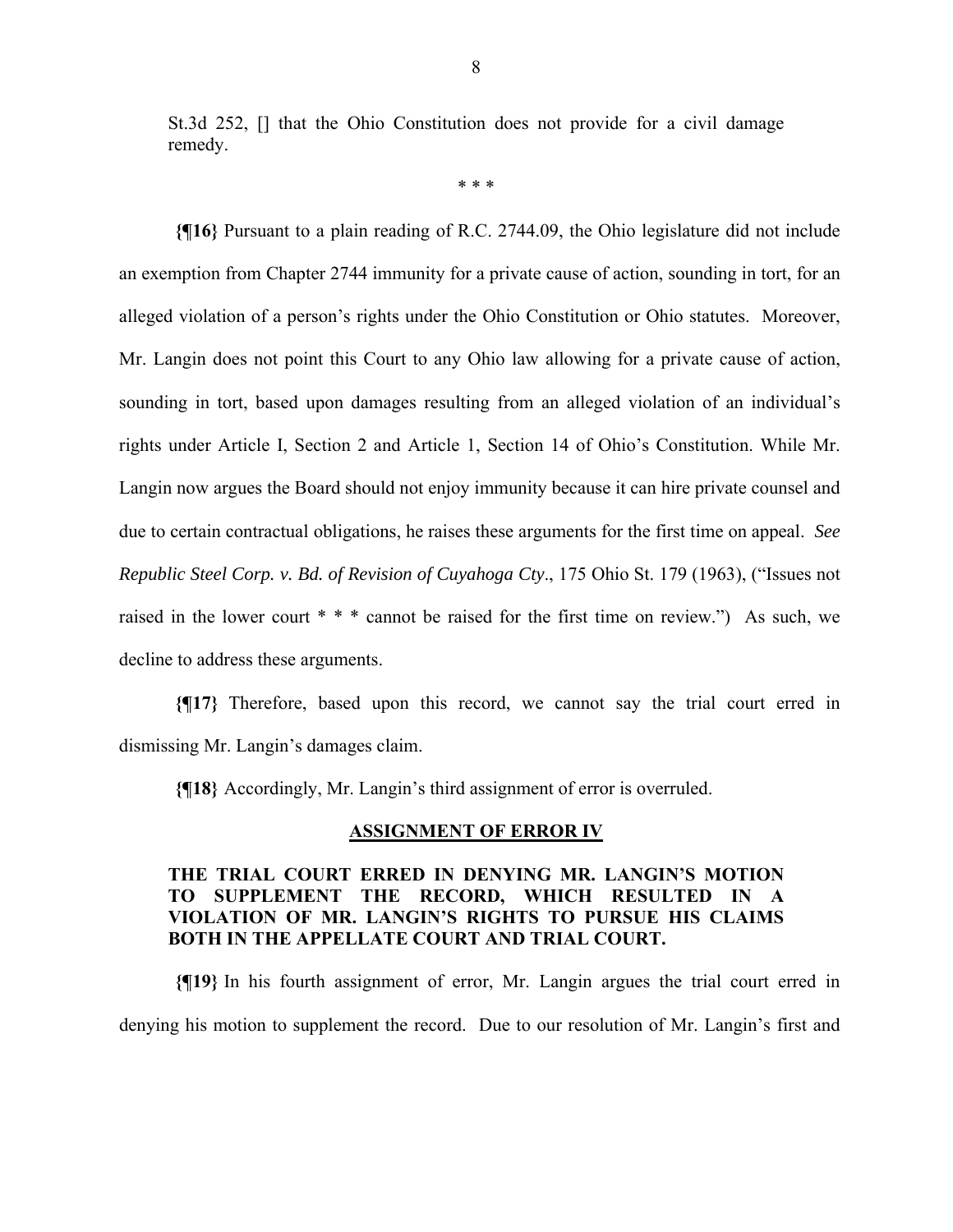second assignments of error, Mr. Langin's fourth assignment of error is moot. *See* App.R.  $12(A)(1)(c)$ .

## **ASSIGNMENT OF ERROR V**

**THE TRIAL COURT IMPROPERLY PERMITTED MR. LANGIN TO RE-FILE HIS MATTER AS THE ABOVE-CAPTIONED MATTER, AS A RESULT OF AN IMPROPER DISMISSAL OF LORAIN COUNTY COURT OF COMMON PLEAS CASE NO. 17-CV-194118, WHICH RESULTED IN A VIOLATION OF MR. LANGIN'S DUE PROCESS RIGHTS TO PURSUE HIS CLAIMS BOTH IN THE APPELLATE COURT AND THE TRIAL COURT.** 

**{¶20}** In his fifth assignment of error, Mr. Langin attempts to challenge the trial court's January 7, 2020 judgment entry dismissing Case No. 17CV194118. Mr. Langin, however, did not file a timely appeal from this judgment entry. Therefore, this Court is without jurisdiction to consider Mr. Langin's argument. *See* App.R. 4(A).

**{¶21}** Accordingly, Mr. Langin's fifth assignment of error is overruled.

III.

**{¶22}** For the reasons stated above, Mr. Langin's first, second, third, and fifth assignments of error are overruled. Mr. Langin's fourth assignment of error is moot. The judgment of the Lorain County Court of Common Pleas is affirmed.

Judgment affirmed.

There were reasonable grounds for this appeal.

 We order that a special mandate issue out of this Court, directing the Court of Common Pleas, County of Lorain, State of Ohio, to carry this judgment into execution. A certified copy of this journal entry shall constitute the mandate, pursuant to App.R. 27.

 $\overline{a}$